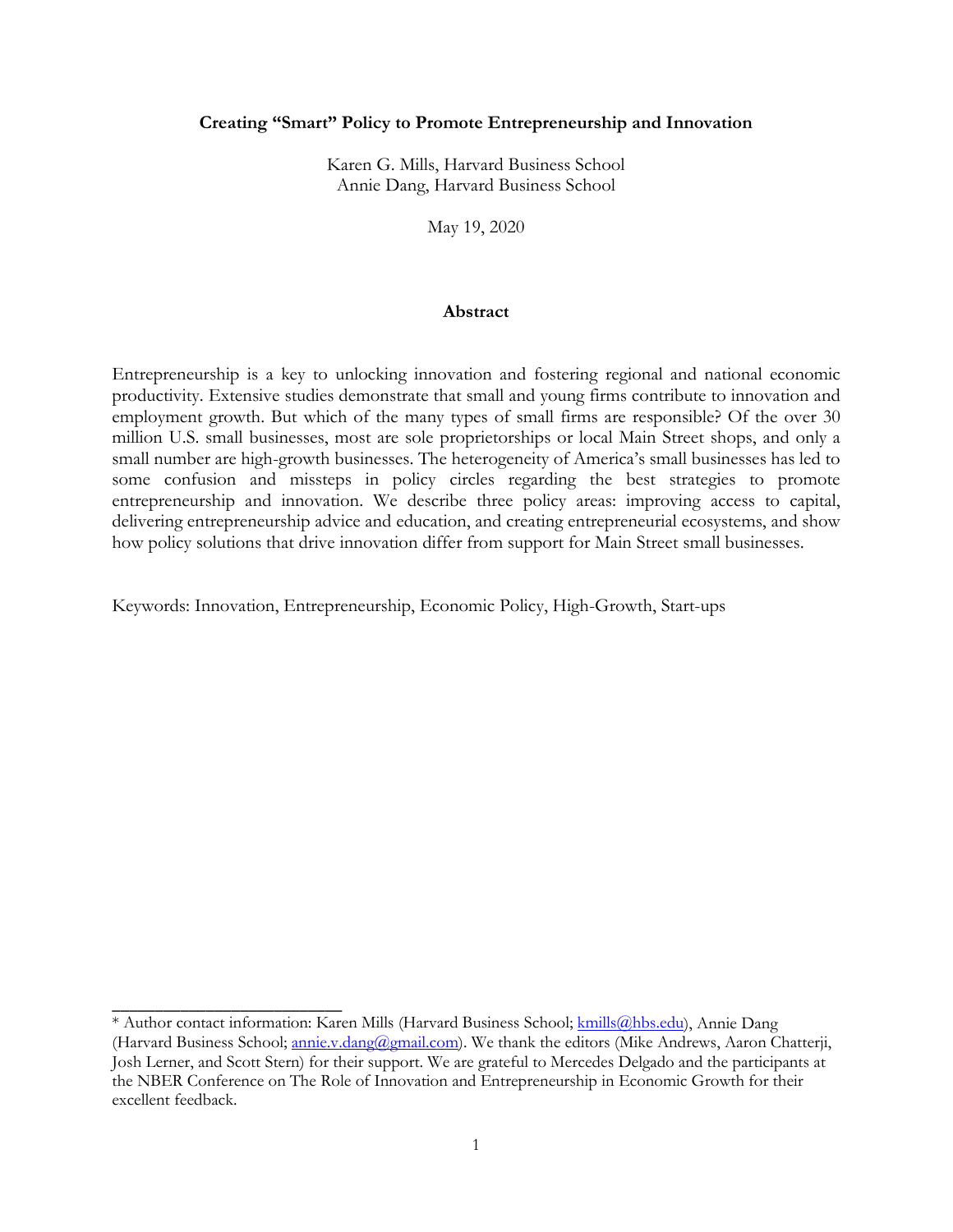# **Introduction**

In 2011, as the United States was emerging from the Great Recession, a group of experienced entrepreneurs started a new company seeking to solve the pain points small businesses faced in accessing capital, barriers only exacerbated during the crisis as traditional bank lenders tightened credit to smaller firms. The company, named Kabbage, went on to become one of the most valuable financial technology or 'fintech' companies to date, originating almost \$8 billion in loans and nabbing unicorn status with a \$1.2 billion valuation by the end of 2019. Initially launched as a single loan product for eBay sellers, Kabbage has since expanded to offer fully automated online financing to small businesses including a purchasing card, payment-processing solution, and a cash flow management tool. Using artificial intelligence, machine learning, and Big Data to power internal loan underwriting algorithms, Kabbage has successfully targeted a market segment ill-served by the traditional banking industry, while using innovative techniques to speed the lending process, manage risk, and continue to hone the accuracy of its predictive models.

Kabbage's meteoric success story is every entrepreneur's dream, but it is not representative of a typical business owner's experience in the United States. About half of small businesses fail within five years of starting (SBA Office of Advocacy, 2016). Moreover, the last several decades have witnessed a concerning decrease in start-up rates and a general fear that entrepreneurship in America is not what it once was, with the share of U.S. employment accounted for by young firms decreasing by 30 percent over the past 30 years (Decker et al., 2014). Numerous academics, economists, and policymakers have attempted to pinpoint the causes of this unsettling trend, but no definitive answer yet exists.

Why are the numbers so concerning? Research identifies entrepreneurship as key to unlocking innovation and fostering regional and national economic productivity (Van Praag and Versloot, 2007; Decker et al., 2014; Acemoglu et al., 2013; Lerner, 2020). Although scholars may disagree on the most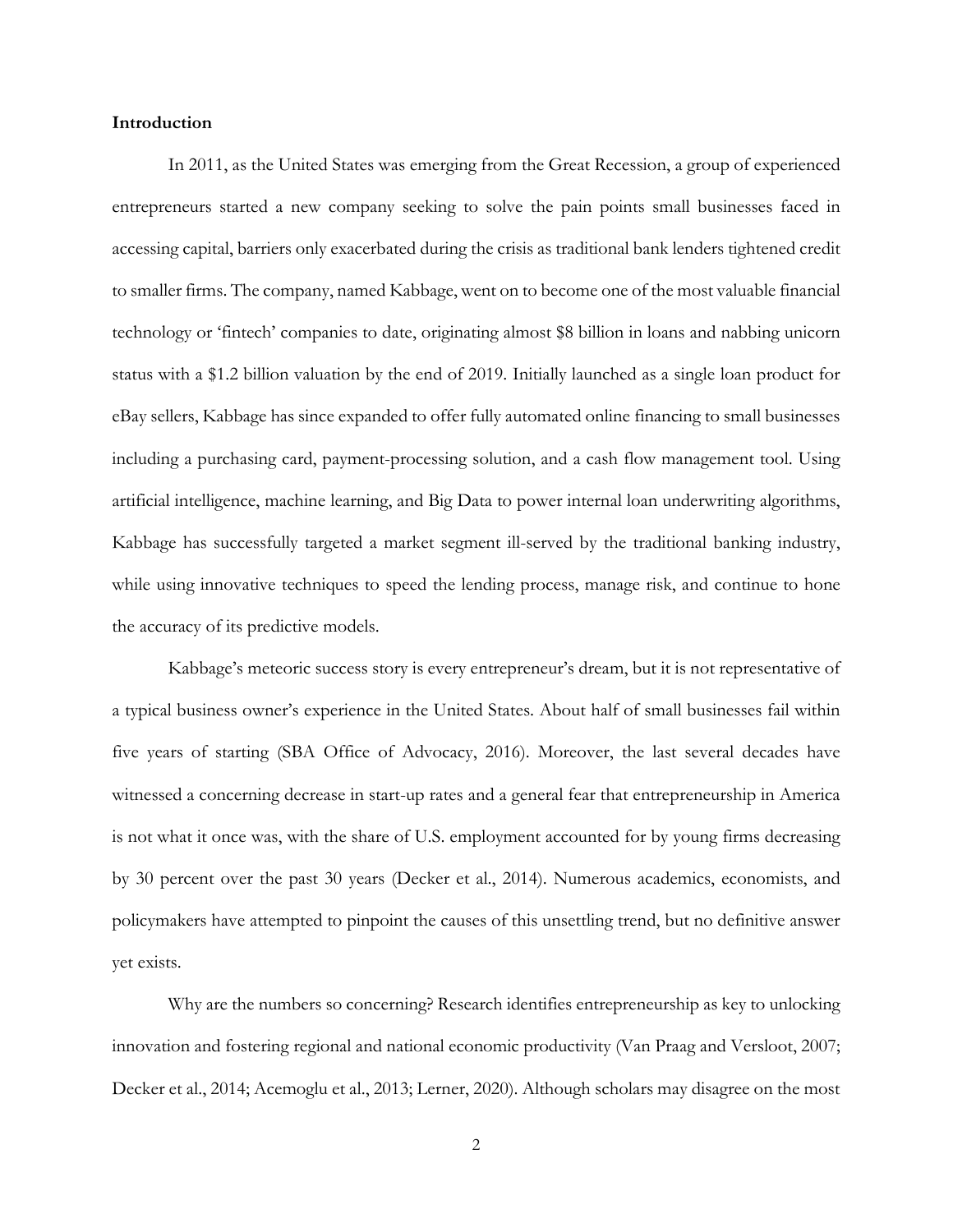accurate measures (inputs versus outputs) of innovation (e.g., proportion of budget spent on research and development versus patent citations versus the introduction of new and meaningful products and technologies), there is general agreement that entrepreneurship has a positive effect on employment, productivity, and growth at the national and local level.

Extensive studies demonstrate that small and young firms contribute to innovation and employment growth (Haltiwanger, Jarmin, and Miranda, 2013; Henrekson and Johansson, 2010; Fritsch and Mueller, 2004; Almeida and Kogut, 1996). The question is: which businesses are responsible for what kind of contribution? In the United States, small businesses form an important part of the national economy, comprising a significant portion of total firms (30.7 million businesses, equaling 99.9 percent of all firms), markedly contributing to employment (47.3 percent of private sector employees), and representing every two out of three net new jobs (SBA Office of Advocacy, 2019). However, behind these numbers lies a great deal of heterogeneity. As defined by the U.S. Small Business Administration, a small business is any independent business with fewer than 500 employees. Of the 30 million small businesses, 24.8 million or 81 percent are sole proprietorships—businesses without any employees. Efforts examining the remaining 'employer' small businesses underscore the massive variation amongst small firms in the United States (Mills, 2019; Guzman and Stern, 2019; Chatterji, 2018), particularly highlighting the difference between local firms and the fledgling innovative start-ups that will grow to become the next tech behemoths.

A recent categorization (Mills, 2019; Delgado and Mills, 2020; see Figure 1) shows that of the 6 million U.S. small businesses with employees, approximately 4 million operate in the local businessto-consumer (B2C) economy, firms conventionally labeled as "Main Street" businesses. These are the restaurants, coffee shops, dry cleaners, and other local businesses that make up the fabric of our communities. Another 1.1 million are supplier businesses, those that operate within the supply chain and traditionally sell to other businesses (B2B) or to the government. Only a small proportion of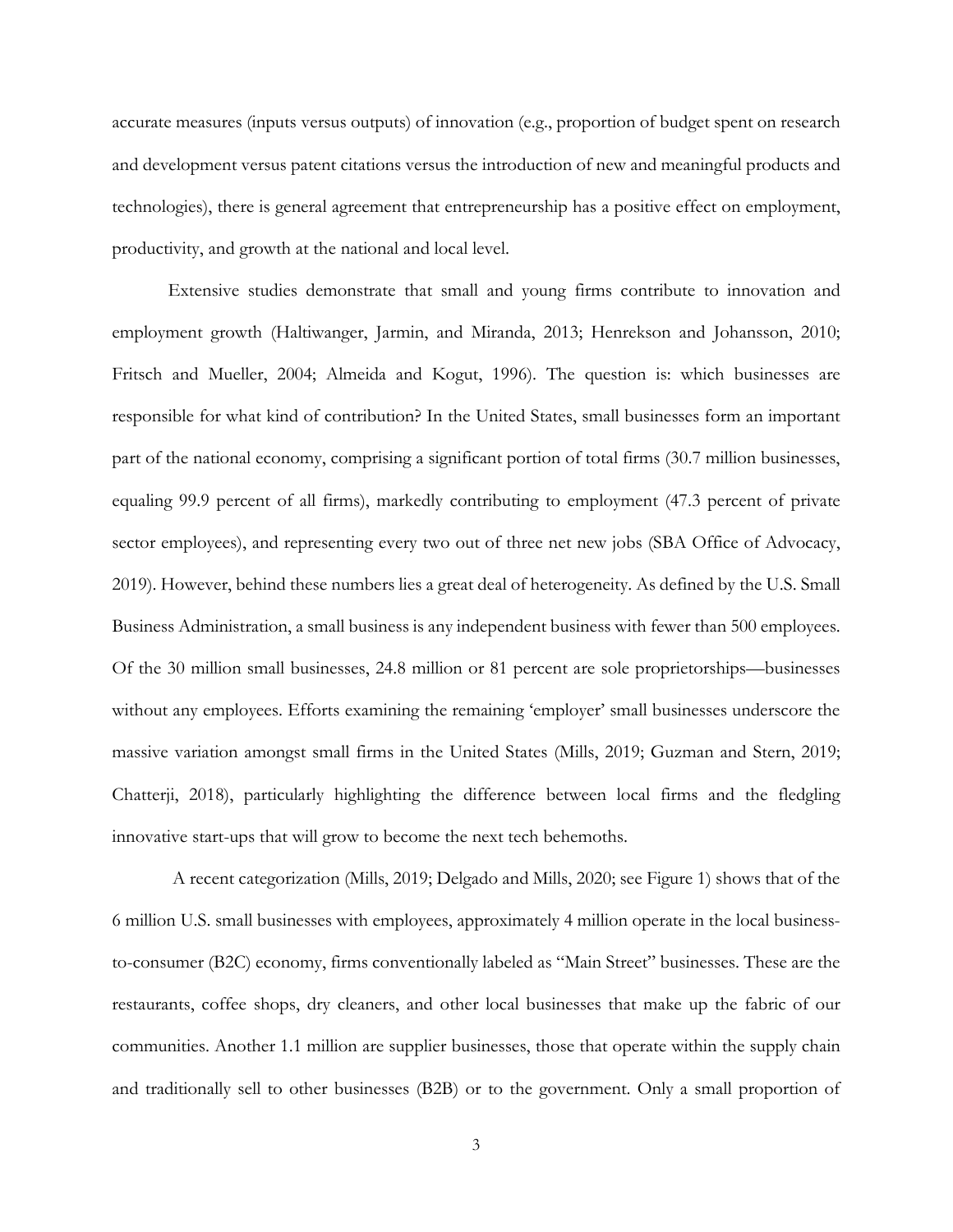America's 30 million small businesses—an estimated 200,000—are high-growth start-ups like Kabbage, generally viewed as the entrepreneurial source of transformative innovation.



**Figure 1: The Types of Small Businesses**

Source: Karen G. Mills, Fintech, Small Business & the American Dream (Palgrave Macmillan, 2019)

The heterogeneity of America's small businesses has led to some confusion and missteps in policy circles regarding the best strategies to promote entrepreneurship and innovation. Many policies that create ideal conditions for large businesses to innovate (such as R&D tax credits) are often less effective for smaller firms. And it has become increasingly evident that small business policies for local Main Street businesses require a different template from actions that support the much smaller number of high-growth innovative firms, such as those that flourish in Silicon Valley and other tech ecosystems. This sliver of high potential firms requires specially designed, nuanced policies that fuel high-growth entrepreneurship and target innovation (Aulet and Murray, 2013).

# **Policy Playbook for High-Growth Entrepreneurship**

In the face of declining start-up rates and fears of sinking economic dynamism in the United States, both federal and local governments have increased their focus on encouraging entrepreneurship. Some locales have centered their economic development strategies on luring large innovative corporations by offering millions of dollars in tax breaks and other incentives, as seen by Amazon's well-publicized and much debated search for a second headquarters. The hope is that these anchor companies will create an innovation center of gravity and spur other companies to move to or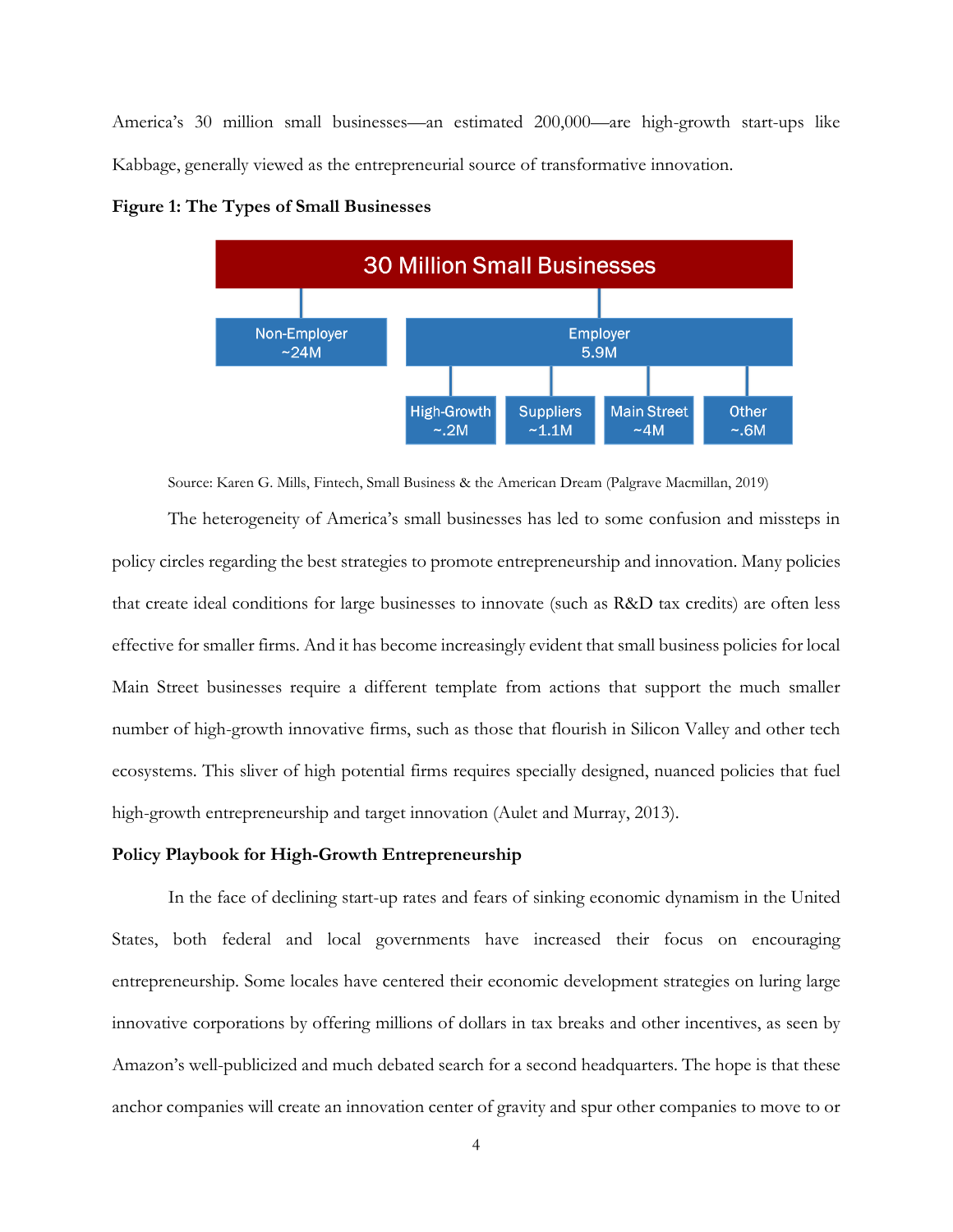start up in the area. Over the last several decades, state and local governments have pledged significant resources to target these large incumbent firms, with some estimates putting the total amount of incentives at \$45 billion annually, tripling in size from 1990 to 2015 (Bartik, 2018).

In recent years, however, this strategy, sometimes called "elephant hunting," has been replaced or supplemented by a series of policies designed to boost innovation and job creation through the direct encouragement of entrepreneurship. These various government policy efforts tend to fall into three main categories: improving access to capital, delivering entrepreneurship advice and education, and creating entrepreneurial ecosystems (see Figure 2). For each category, the policy options differ significantly depending on the type of small business targeted, with most of the innovation efforts directed at the smaller segment of high-growth firms expected to deliver the most productivity growth.

**Figure 2: Policy Options to Promote Different Types of Entrepreneurship**

|                           | <b>High-Growth Firms</b>                                                                                                                                | <b>Main Street Businesses</b>                                                      |
|---------------------------|---------------------------------------------------------------------------------------------------------------------------------------------------------|------------------------------------------------------------------------------------|
| <b>Access to Capital</b>  | Angel and R&D Tax Credits<br>Regional VC Support (SBIC)<br><b>SBIR/STTR</b><br>٠<br>Scale Up Capital<br>۰<br><b>Grants / Business Plan Competitions</b> | Bank Loan Guarantees (SBA)<br>٠<br>Fintech / Challenger Banks<br><b>Tax Policy</b> |
| <b>Advice / Education</b> | Entrepreneurship, education, and<br>mentorship programs<br>Startup academies<br>$\bullet$                                                               | • Small Business Development<br><b>Centers / SCORE Advisors</b>                    |
| <b>Ecosystems</b>         | <b>Accelerators / Incubators</b><br>Clusters                                                                                                            | <b>Main Street Associations</b><br>$\bullet$<br><b>Small Business Saturday</b>     |

Source: Examples from authors' analysis.

## **Access to capital**

Financing is a key determinant of small business growth and success. Entrepreneurs in new and young firms need capital to build their businesses and pay their employees, purchase inventory and start-up equipment, and obtain other resources. Depending on the type of small business, access to capital can come from a host of different sources. Traditional Main Street businesses commonly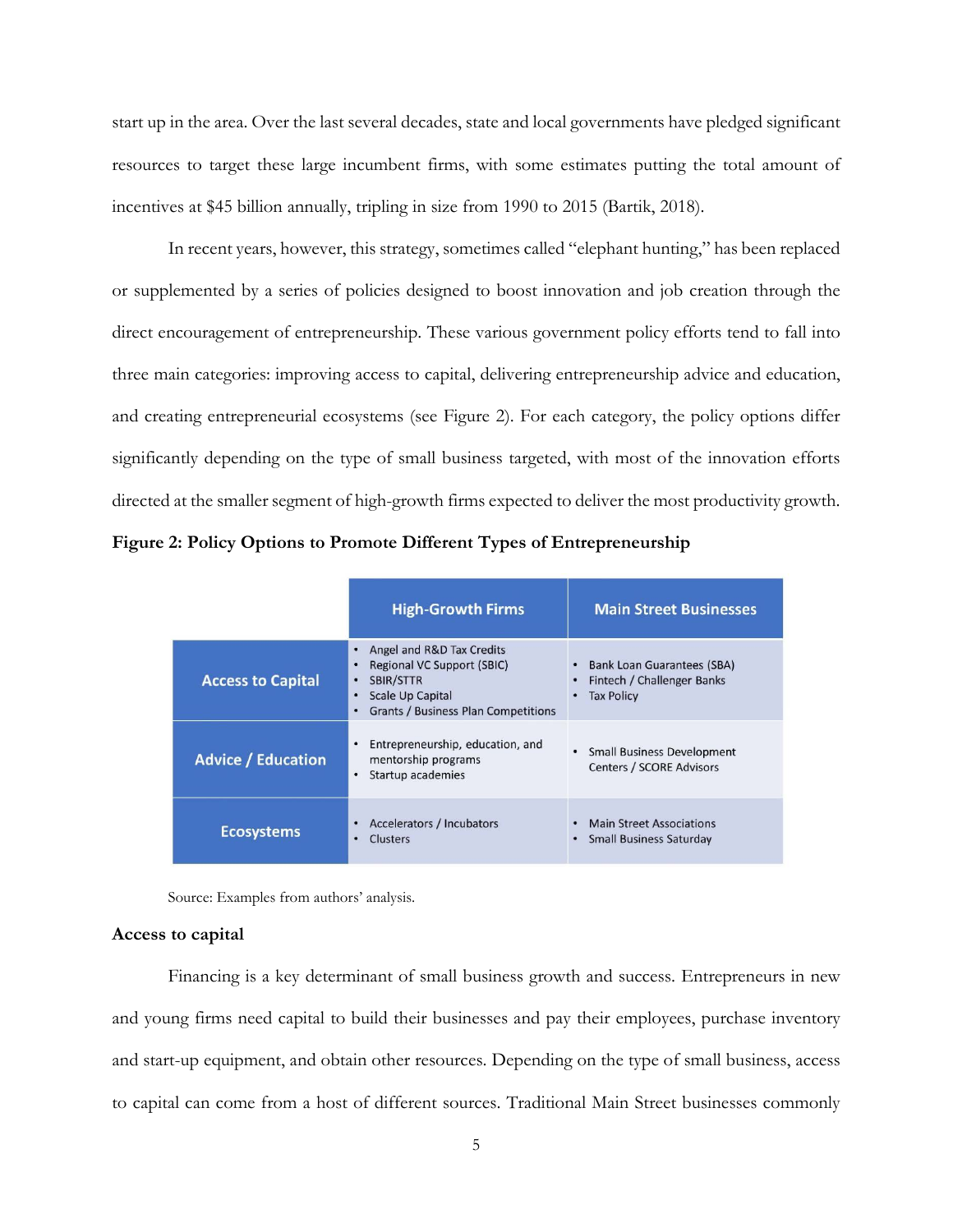access financing through banks, ranging from large financial institutions—like Bank of America and JPMorgan Chase—to regional banks, Community Development Financial Institutions (CDFIs), and community banks. High-growth start-ups, on the other hand, seek financing from entirely different capital markets, looking to venture capital and private equity firms for funding.

Venture capital (VC) is structured as high risk capital which pursues early stage entrepreneurial opportunities with high potential for dynamic growth and market disruption. The success rate of investments is low for the vast majority of VC firms, with only one or two out of every ten portfolio companies accounting for the majority of the returns to a particular fund (Kerr, Nanda, and Rhodes-Kropf, 2013; Nicholas, 2019; Sahlman, 2010). Because expertise and relationships are required to access and evaluate venture capital deals, funding has historically been unevenly distributed, geographically and demographically. In 2018, over 80 percent of venture capital funding in the US went to companies in just three states—California, Massachusetts, and New York (NVCA, 2019). Similarly, in 2019, only 12.1 percent of venture money went to fund businesses co-founded by women, with an even smaller 2.8 percent going to businesses founded solely by women (Pitchbook, 2019). From 2013 to 2017, only about 23 percent of VC funding went to minority founders (RateMyInvestor, 2019).

To address these market gaps, several governments have crafted policy initiatives to increase access and diversity in venture capital. One approach has been to encourage new risk capital formation by stage, such as through angel capital tax credits<sup>[1](#page-5-0)</sup> (Lerner et al., 2015) and R&D tax credits (Becker, [2](#page-5-1)015) in the United States and scale-up capital schemes in the United Kingdom.<sup>2</sup> Other policies have

 $\overline{a}$ 

<span id="page-5-0"></span><sup>1</sup> Section 1202 of the U.S. Internal Revenue Code details an exclusion for both angel investors and entrepreneurs, providing 100 percent of tax-free gains up to \$10 million. This angel capital tax credit is designed to incentivize investors to finance promising start-ups, as well as to stimulate entrepreneurship by providing an additional viable source of capital.

<span id="page-5-1"></span><sup>&</sup>lt;sup>2</sup> The UK government provides similar tax credits to promote entrepreneurship and investment, including the Enterprise Investment Scheme (EIS) and Seed Enterprise Investment Scheme (SEIS), both of which seek to incentivize the funding of innovative startups through 30 and 50 percent tax breaks, respectively, and up to a capped amount. In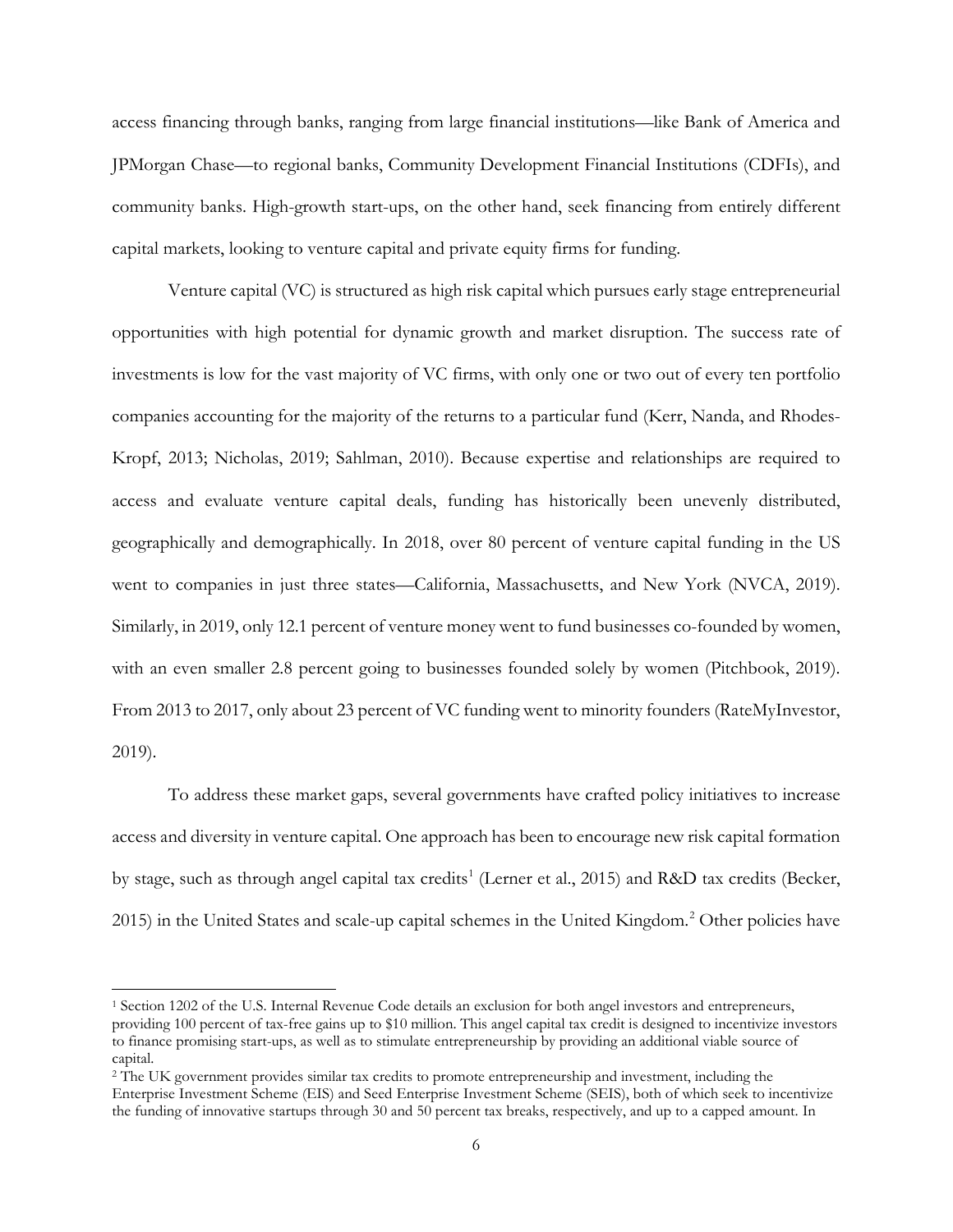focused on geography, such as the Small Business Administration's Small Business Investment Company (SBIC) programs. This initiative funds over 300 small venture and private equity capital providers in geographies where there is less available risk capital for high-growth firms. Federal setasides from research budgets fund substantial research and innovation grants to small companies through the Small Business Innovation Research (SBIR) and Small Business Technology Transfer (STTR) programs. These activities support new entrepreneurs across multiple industries in their discovery and growth phases.

#### **Advice & Entrepreneurship Education**

l

The second critical area of support for entrepreneurship is the construction of advising networks that help entrepreneurs navigate the highly uncertain world of starting a business. Entrepreneurship education has come to the fore in numerous universities, business schools, and even high schools and continuing adult education. There is an insatiable appetite for counseling and advice, particularly from low-cost or free venues such as Small Business Development Centers (SBDCs) or the SCORE counselor network, both of which are supported by the U.S. Small Business Administration. The SBA also provides resources to underserved and underrepresented entrepreneurs who may face increased barriers in achieving their business goals, through specially targeted Women's Business Centers and Veterans Business Outreach Centers.

Here again, however, high-growth innovative start-ups tend to seek counsel via distinct tracks such as specialized boot camps and start-up academies geared towards high-tech and innovationdriven entrepreneurs and teams. Founders of high-growth firms can access tailored advice from venture capital and private equity partners with intimate knowledge of the particular sector they inhabit. They can also reach out to industry peers and build networks of likeminded entrepreneurs

addition, Innovate UK, part of UK Research and Innovation, provides funding to innovative businesses (about 2.5 billion pounds since 2007, matched by industry funding).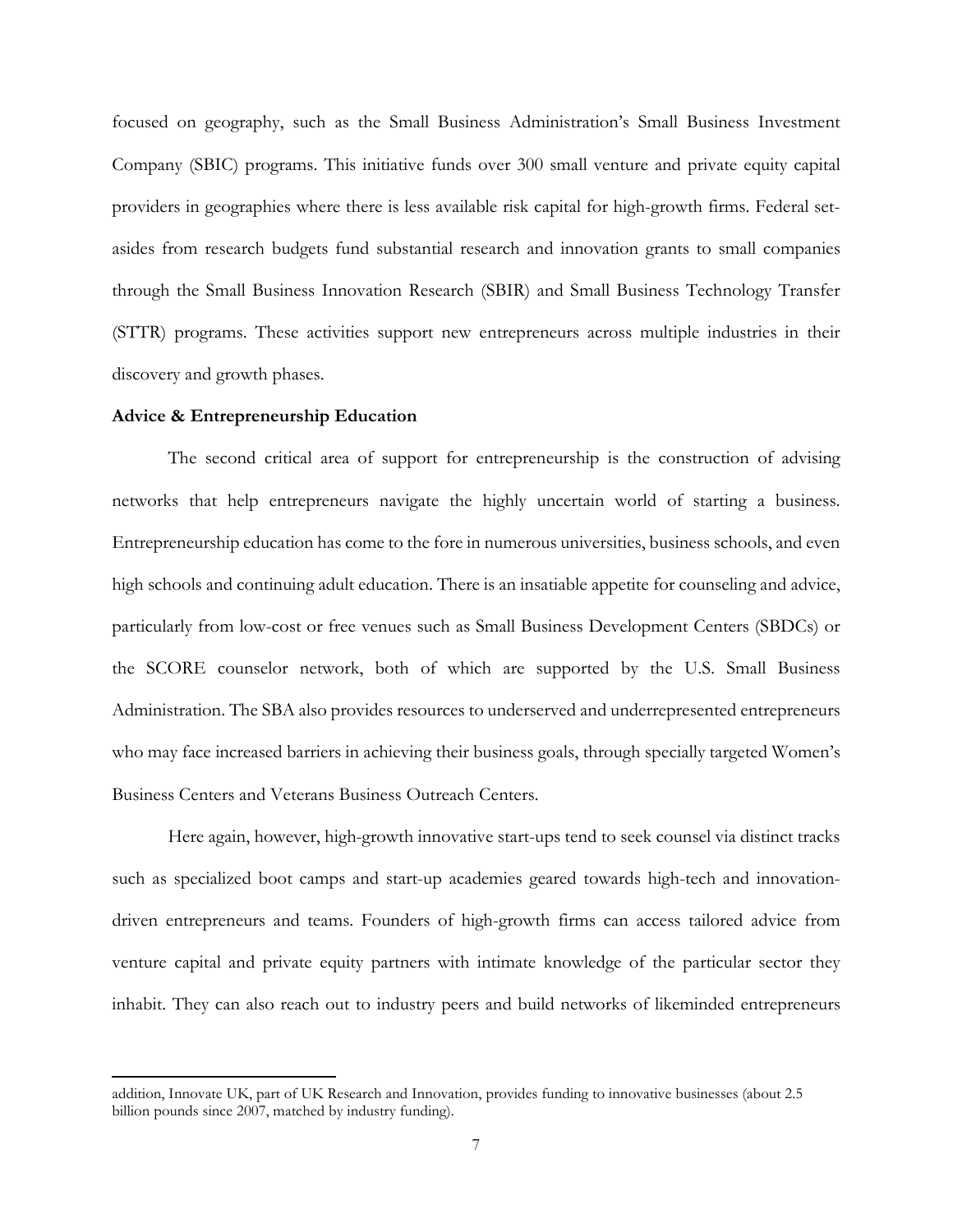and funders in advance of officially launching their product or service, gaining intangible benefits and lessons in management skills, crisis leadership, and goal setting (Chatterji et al., 2018).

#### **Ecosystems**

Entrepreneurs learn from each other, as well as suppliers, customers, universities, and support organizations within their sector or cluster. Just as in other policy areas, ecosystems conducive to helping innovative high-growth entrepreneurs look quite different from communities designed for businesses on Main Street. For the local mom and pop shops in the town square, Main Street business associations and other types of neighborhood commercial alliances provide a valuable source of business counseling and referrals, and often serve as conduits to the local and regional governments, with an eye towards the advancement of business owner interests.

For high-growth businesses, innovation ecosystems of clusters, incubators, and accelerators have gained momentum in recent years. Prior studies show the importance of industry clusters in entrepreneurship and economic performance and growth (Porter, 1998; Saxenian, 1994; Delgado, Porter, and Stern, 2010, 2016). Well-known examples of clusters in the United States include information technology in Silicon Valley and biopharmaceuticals and medical devices in Boston. By co-locating with similarly focused companies in a particular field, young firms stand to gain agglomeration benefits and externalities, sharing in the technology, skills, knowledge, and innovations facilitated by both their collaborators and competitors (Chinitz, 1961; Feldman and Audretsch, 1999; Glaeser and Kerr, 2009; Delgado, Porter, and Stern, 2010). Clusters also tend to draw large pools of specialized talent, which is especially important for the increasing number of STEM employees required by new innovative services businesses.

The proven efficacy of industry clusters has not been limited to the traditional coastal cities. For example, strong "fintech" clusters have emerged outside the conventional financial hubs of New York City and San Francisco. Kabbage, highlighted earlier, is headquartered in Atlanta, Georgia, which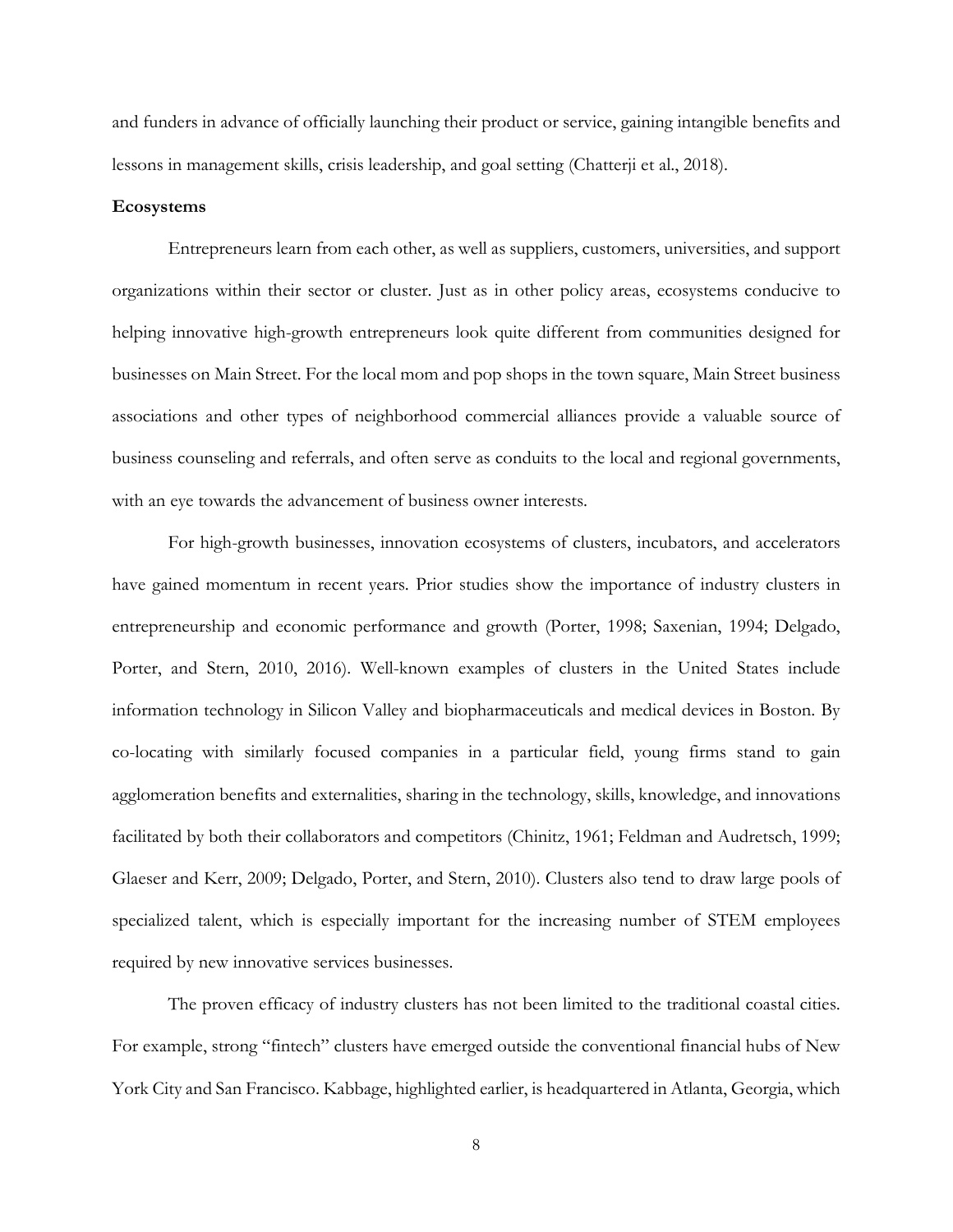also serves as home to major American credit reporting agency Equifax, bitcoin payment service BitPay, and international payments giant Global Payments Inc. The wider Atlanta metropolitan area also boasts a major location for financial systems provider Fiserv and an engineering office for payments processor Square.

Entrepreneurs and early-stage companies also gain significant knowledge and value by participating in mentorship programs designed specifically for high-growth start-ups. Accelerators and incubators, established by both private and public actors, provide young firms with access to mentorship and potential seed funding to test their business models and refine their innovations. These ecosystems also fuel environments where start-ups can collaborate with other members of their cohort to gain advice from peers and a broader network of investors and mentors. Research has shown the various beneficial effects of accelerators and incubators on regional entrepreneurship and innovation (Hochberg, 2016; Gonzales-Uribe and Leatherbee, 2017), leading to many levels of government employing them as tools to promote innovation and economic productivity (e.g., MassChallenge in Boston, LAUNCH accelerator by NASA, USAID, and the Department of State).

# **Conclusion**

The Kabbage journey to success has by no means been a completely smooth ride. Although the ultimate effects of COVID-19 and the economic downturn remain to be seen, it is clear that the likes of Kabbage are indeed not immune to the shocks created by the pandemic. Soon after the United States declared a state of emergency due to coronavirus in mid-March of 2020, Kabbage announced it would furlough a significant number of its employees in America and shut down its Bangalore outpost completely. At the same time, however, Kabbage reorganized and funneled its resources to help small businesses in a different way, setting up a website where customers could purchase gift cards to support their local businesses and repurposing its technology to facilitate loans to small businesses through the Paycheck Protection Program authorized by the CARES Act. Entrepreneurial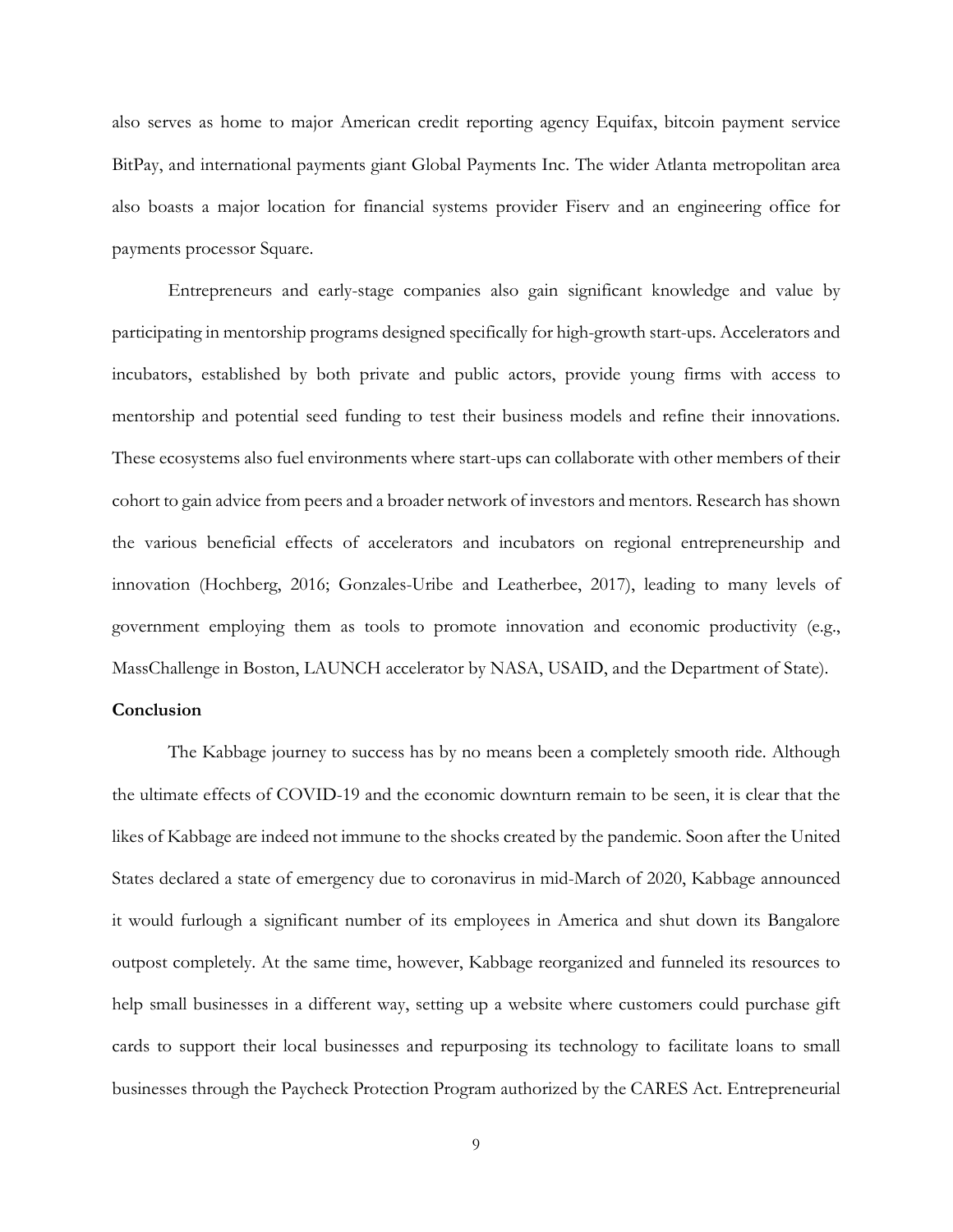firms are critical contributors of new energy and ideas. As illustrated by the nimble actions of Kabbage and other financial technology companies in responding to the coronavirus, innovation in times of crisis is a hallmark of entrepreneurship.

America is fortunate to have a strong heritage in both innovation and entrepreneurship. It is part of the national spirit of independence and the belief in economic mobility and the American Dream. Over the last several decades, the U.S. economy has been built on a bedrock of innovations that have dramatically transformed traditional industries, from communications to financial services to Big Tech. However, the continuation of these strengths is far from assured. A relatively small number of high-growth entrepreneurs are crucial elements of the nation's innovation and productivity. Their continued health requires a nuanced understanding of and targeted investment in entrepreneurship, and the ecosystems and policies that support it.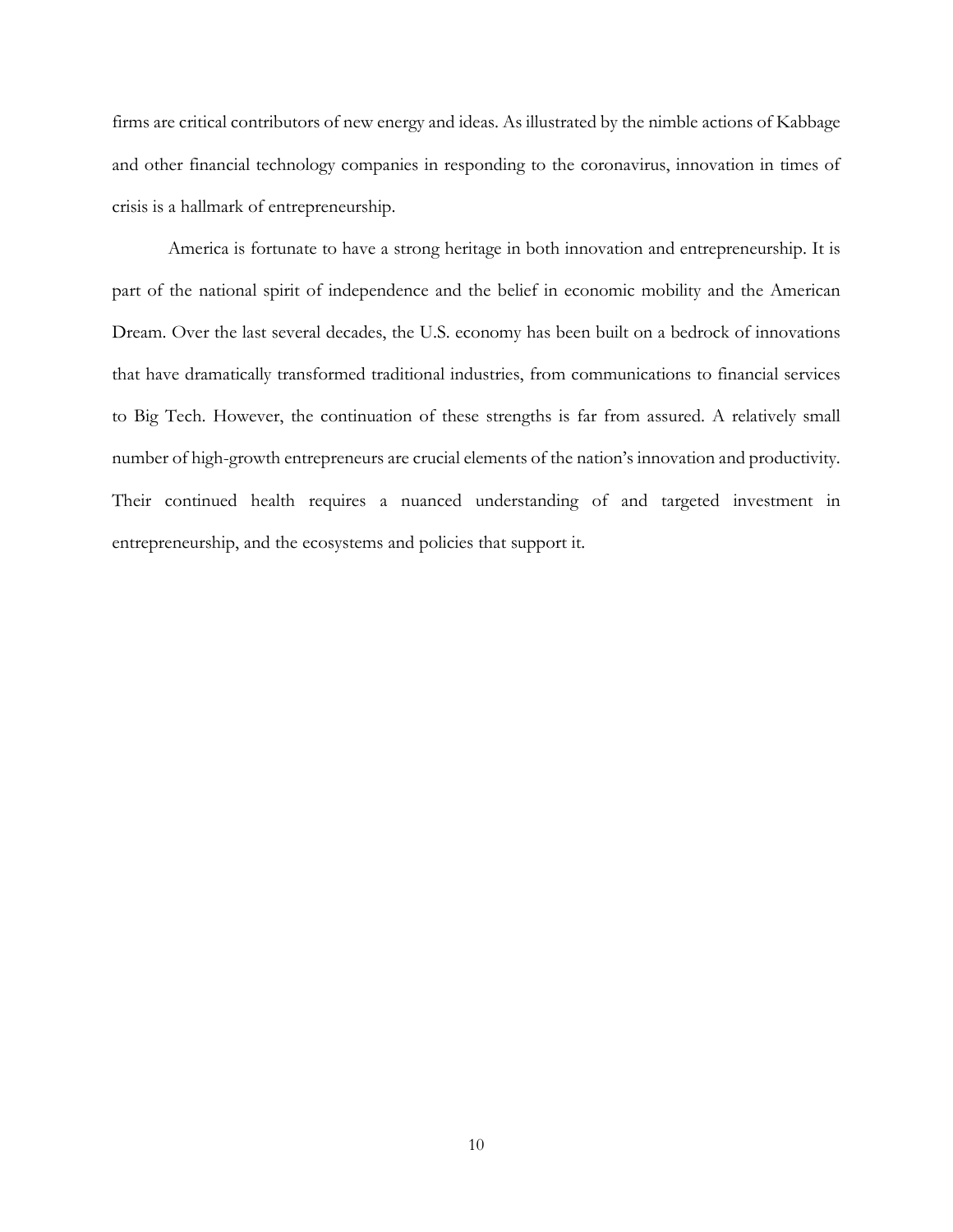#### **References**

- Acemoglu, D., Akcigit, U., Alp, H., Bloom, N., Kerr, W., 2013. Innovation, Reallocation and Growth. National Bureau of Economic Research Working Paper No. 18993 (Revised November 2017).
- Almeida, P., Kogut, B., 1997. The Exploration of Technological Diversity and the Geographic Localization of Innovation. Small Business Economics 9, 21-31.
- Aulet, B., Murray, F., 2013. A Tale of Two Entrepreneurs: Understanding Differences in the Types of Entrepreneurship in the Economy. Kauffman Foundation Working Paper.
- Bartik, T.J., 2018. Who Benefits From Economic Development Incentives? How Incentive Effects on Local Incomes and the Income Distribution Vary with Different Assumptions about Incentive Policy and the Local Economy. Upjohn Institute Technical Report No. 18-034.
- Becker, B., 2015. Public R&D Policies and Private R&D Investment: A Survey of the Empirical Evidence. Journal of Economic Surveys 29 (5), 917-942
- Chatterji, A.K., 2018. The Main Street Fund: Investing in an Entrepreneurial Economy. Brookings Institution: The Hamilton Project.
- Chatterji, A., Delecourt, S., Hasan, S., Koning, R.M., 2018. When Does Advice Impact Startup Performance? National Bureau of Economics Research Working Paper No. 24789.
- Chinitz, B., 1961. Contrasts in Agglomeration: New York and Pittsburgh. American Economic Review 51 (2), 279-289.
- Decker, R., Haltiwanger, J., Jarmin, R., Miranda, J., 2014. The Role of Entrepreneurship in US Job Creation and Economic Dynamism. Journal of Economic Perspectives 28 (3), 3-24.
- Delgado, M., Mills, K., 2020. The Supply Chain Economy: A New Industry Categorization for Understanding Innovation in Services. Research Policy (forthcoming).
- Delgado, M., Porter, M.E., Stern, S., 2010. Clusters and Entrepreneurship. Journal of Economic Geography 10 (4), 495-518.
- Delgado, M., Porter, M.E., Stern, S., 2016. Defining Clusters of Related Industries. Journal of Economic Geography 16 (1), 1-38.
- Fritsch, M., Mueller, P., 2004. Effects of New Business Formation on Regional Development over Time. Regional Studies 38 (8), 961-975.
- Glaeser, E.L., Kerr, W.R., 2009. Local Industrial Conditions and Entrepreneurship: How Much of the Spatial Distribution Can We Explain? Journal of Economics & Management Strategy 18 (3), 623-663.

Gonzalez-Uribe, J., Leatherbee, M., 2018. The Effects of Business Accelerators on Venture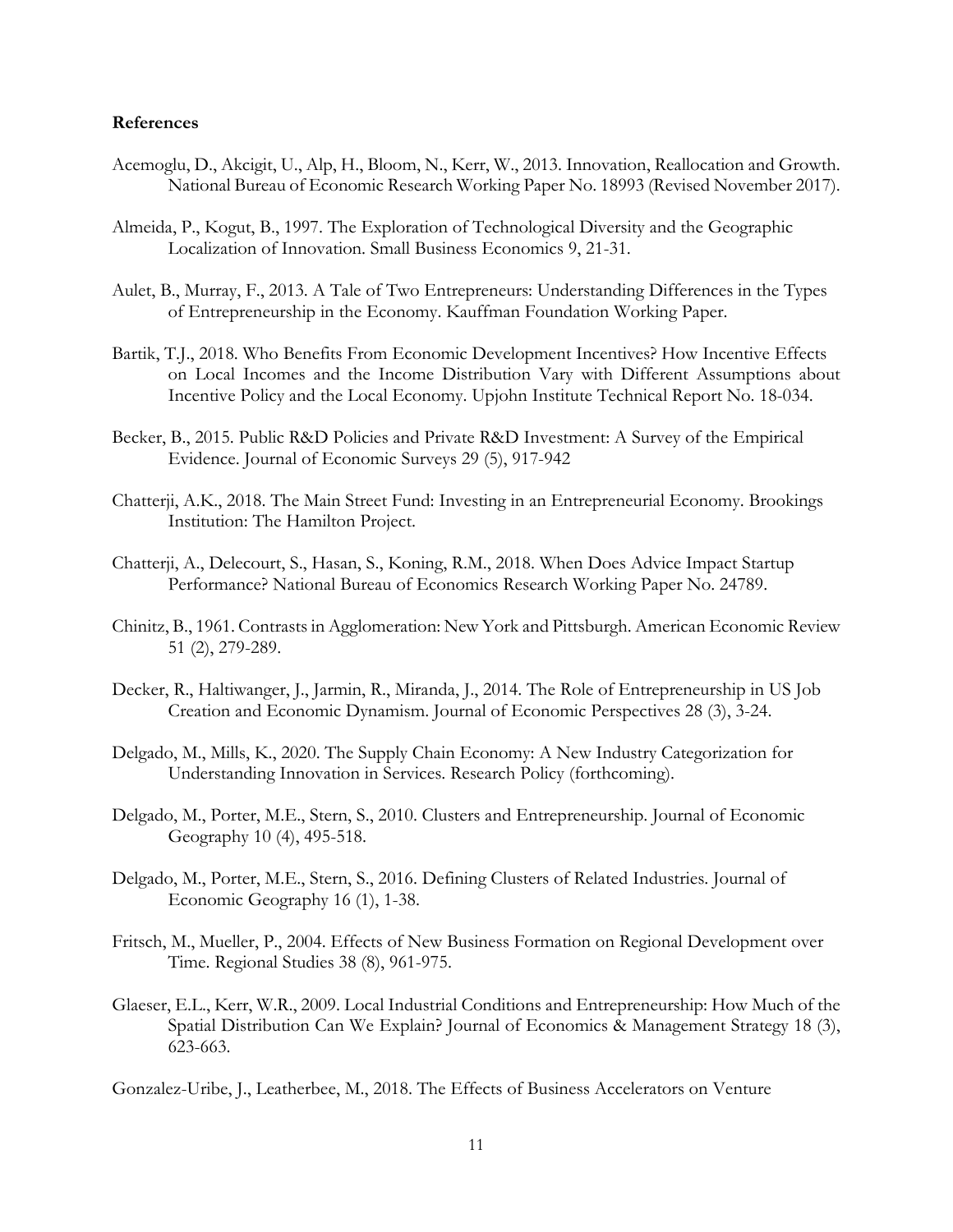Performance: Evidence from Start-Up Chile. The Review of Financial Studies 31 (4), 1566- 1603.

- Guzman, J., Stern, S., 2016. The State of American Entrepreneurship: New Estimates of the Quality and Quantity of Entrepreneurship for 32 US States, 1988-2014. National Bureau of Economic Research Working Paper No. 22905 (Revised July 2019).
- Haltiwanger, J., Jarmin, R.S., Miranda, J., 2013. Who Creates Jobs? Small Versus Large Versus Young. The Review of Economics and Statistics 95 (2), 347-361
- Henrekson, M., Johansson, D., 2010. Gazelles as jobs creators: a survey and interpretation of the evidence. Small Business Economics 35, 227-244.
- Hochberg, Y.V., 2016. Accelerating Entrepreneurs and Ecosystems: The Seed Accelerator Model, in: Lerner, J., Stern, S., Innovation Policy and the Economy 16. University of Chicago Press, Chicago, 25-51.
- Kerr, W.R., Nanda, R., Rhodes-Kropf, M., 2014. Entrepreneurship as Experimentation. Journal of Economic Perspectives 28 (3), 25-48.
- Lerner, J., 2020. Government Incentives for Entrepreneurship, in: Goolsbee, A., Jones, B. (Eds), Innovation and Public Policy. University of Chicago Press (forthcoming).
- Lerner, J., Schoar, A., Sokolinski, S., Wilson, K., 2015. The Globalization of Angel Investments: Evidence Across Countries. National Bureau of Economic Research Working Paper No. 21808.
- Mills, K.G., 2019. Fintech, Small Business & the American Dream. Palgrave Macmillan, an imprint of Springer Nature, Cham, Switzerland.
- National Venture Capital Association (NVCA), 2019. NVCA 2019 Yearbook.
- Nicholas, T. VC: An American History. Harvard University Press, Cambridge, Mass.
- Pitchbook, 2019. The VC Female Founders Dashboard. Accessed May 11, 2020, [https://pitchbook.com/news/articles/the-vc-female-founders-dashboard.](https://pitchbook.com/news/articles/the-vc-female-founders-dashboard)
- Porter, M.E., 1998. Clusters and Competition: New Agendas for Companies, Governments, and Institutions, in: Porter, M.E. (Ed), On Competition. Harvard Business School Publishing, Boston, 197-299.
- RateMyInvestor, DiversityVC, 2019. Diversity in U.S. Startups. Accessed May 11, 2020, [https://ratemyinvestor.com/DiversityVCReport\\_Final.pdf](https://ratemyinvestor.com/DiversityVCReport_Final.pdf)
- Sahlman, W.A., 2010. Risk and Reward in Venture Capital. Harvard Business School Background Note 811-036.

Saxenian, A., 1994. Regional Advantage: Culture and Competition in Silicon Valley and Route 128.